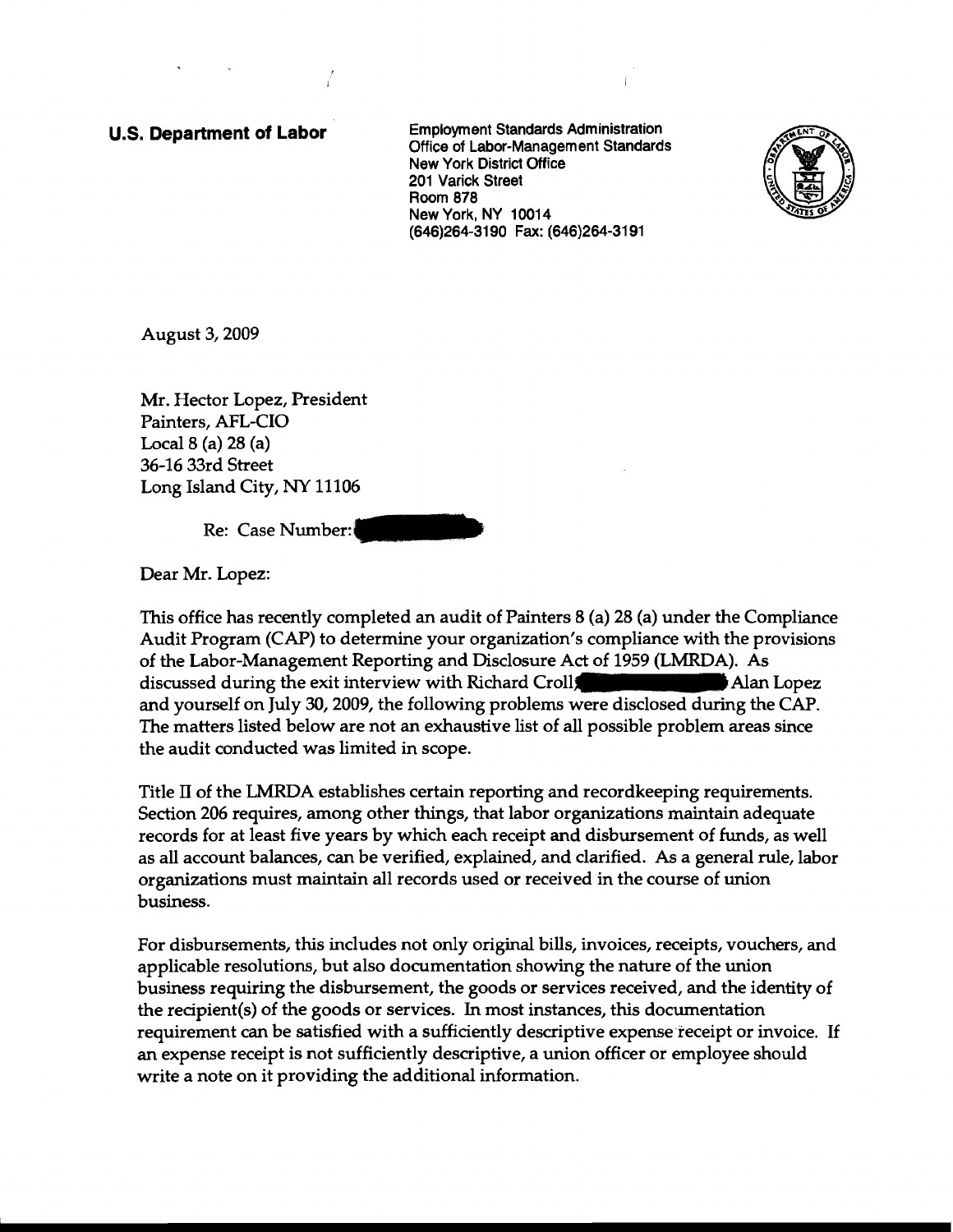Mr. Hector Lopez August 3, 2009 Page 2 of 3

For money it receives, the labor organization must keep at least one record showing the date, amount, purpose, and source of that money. The labor organization must also retain bank records for all accounts.

The audit of Local 8 (a) 28 (a) 's 2008 records revealed the following recordkeeping violations:

Local 8 (a) 28 (a) did not retain adequate documentation for reimbursed expenses and credit card expenses incurred by Hector Lopez totaling at least \$5,000. For example, an American Express charge of \$713.00 for an American Airlines flight from Los Angeles to Chicago on June 13,2008, passengers were MALIN/TYLER, Local 8 (a) 28 (a) attorneys.

As previously noted above, labor organizations must retain original receipts, bills, and vouchers for all disbursements. The president and treasurer (or corresponding principal officers) of your union, who are required to sign your union's LM report, are responsible for properly maintaining union records.

The audit disclosed the following other violation:

The audit revealed a violation of LMRDA Section 502 (Bonding), which requires that union officers and employees be bonded for no less than 10 percent of the total funds those individuals or their predecessors handled during the preceding fiscal year.

Local 8 (a) 28 (a) officers and employees are currently bonded for \$165,000, but they must be bonded for at least \$177,154. Local 8 (a) 28 (a) should obtain adequate bonding coverage for its officers and employees immediately. Please provide proof of bonding coverage to this office as soon as possible, but not later than August 17, 2008.